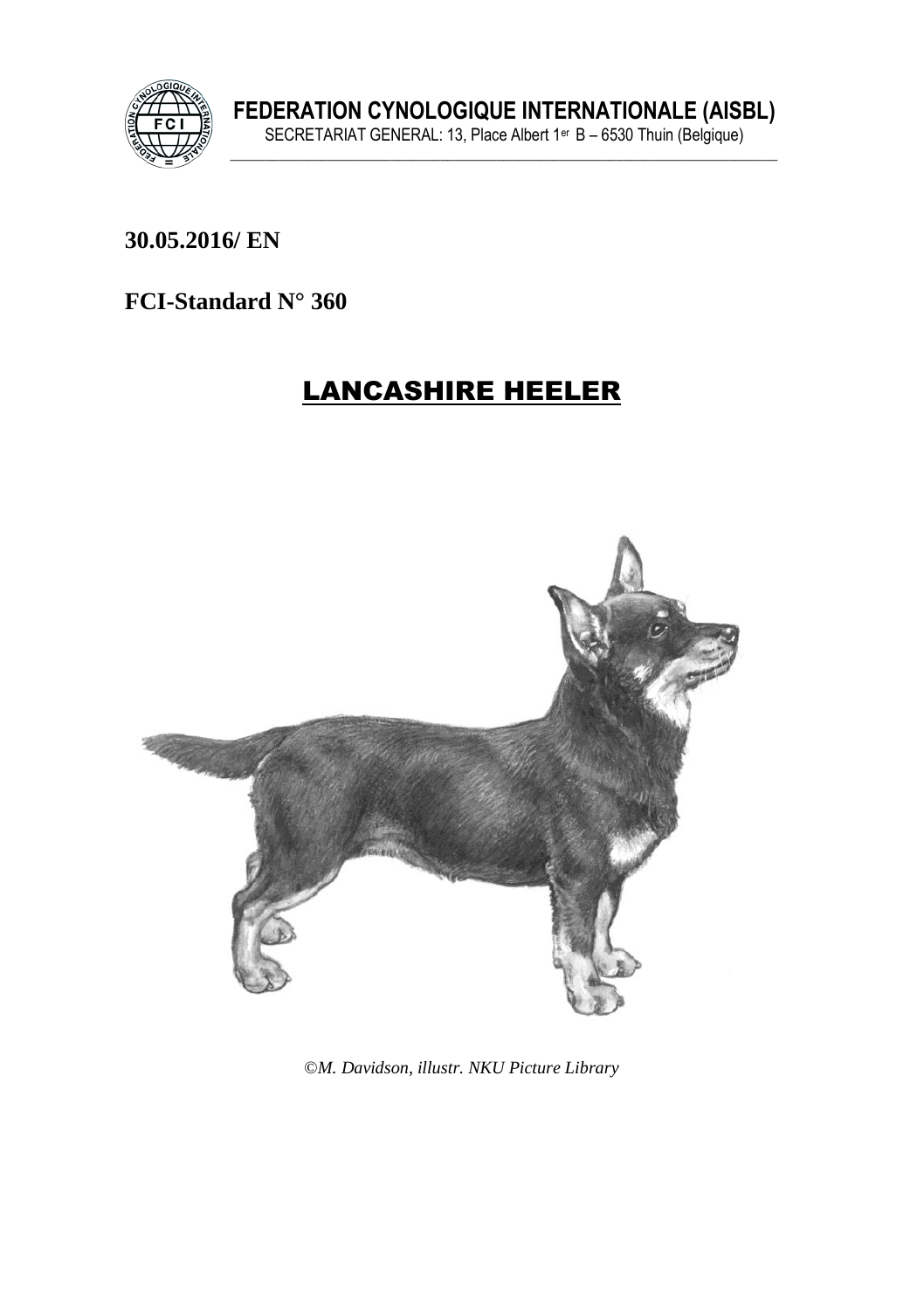**ORIGIN**: England.

#### . **PATRONAGE**: FCI.

#### **DATE OF PUBLICATION OF THE OFFICIAL VALID STANDARD**: 04.04.2016

**UTILIZATION**: Herding & companion dog.

**FCI-CLASSIFICATION**: Group 1 Sheepdogs and Cattle Dogs (except Swiss Cattle Dogs).

> Section 1 Sheepdogs. Without working trial.

**BRIEF HISTORICAL SUMMARY**: The origins of the Lancashire Heeler are not clearly defined, but it has been suggested that when cattle were herded from Wales by Corgis to slaughter in the Ormskirk area, the 'Welsh heeler' met the Manchester Terrier, with obvious results. Certainly, the breed is found in that area and has been bred there for many generations. The Heeler is an intelligent, eager-to-please fellow, with a love of people. The breed is trainable but does best under a firm, kindly owner. He is possessed of a prodigious amount of energy in his small frame.

**GENERAL APPEARANCE**: Small, powerful, sturdily built, alert and energetic worker.

**IMPORTANT PROPORTION**: Body approximately 2.5 cm longer than height at withers (measured from withers to set on of tail).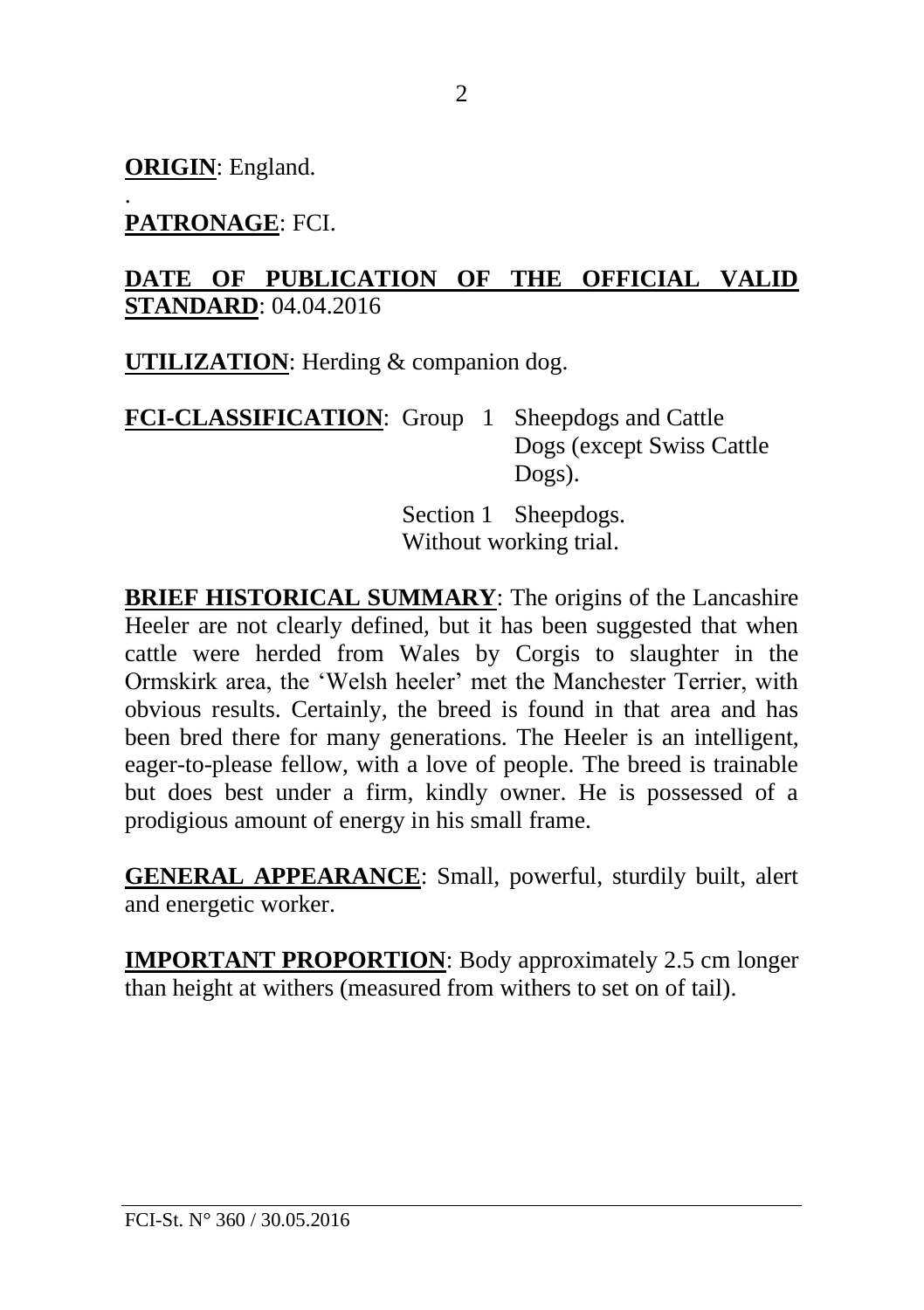**BEHAVIOUR / TEMPERAMENT:** Works cattle but has terrier instincts when rabbiting and ratting. Courageous, happy and affectionate to owner.

**HEAD**: In proportion to body.

**CRANIAL REGION**: Skull and muzzle to be on parallel planes.

Skull : Flat and wide between ears, tapering towards eyes which are set wide apart.

Stop: Moderate, equidistant between nose and occiput.

#### **FACIAL REGION**:

Nose: Black or brown, in accordance to coat colour.

Muzzle: Tapering towards the nose.

Lips: Firm.

Jaws / Teeth: Scissor bite – jaws strong with a perfect, regular and complete scissor bite, i.e. upper teeth closely overlapping lower teeth and setsquare to the jaws. Under or overshot to be discouraged.

**EYES**: Almond-shaped, medium size, dark colour except in liver brown where they may be lighter to match coat colour.

**EARS**: Showing alert lift, or erect. Drop ears showing no lift undesirable.

**NECK**: Moderate length, well set into shoulders.

#### **BODY**:

Topline: Firm and level, never dipping at withers or falling at croup. Loin: Short.

Chest: Well sprung ribbing, extending well back with close coupling.

**TAIL**: Set on high, left natural. Carried over back in a slight curve when alert, but not forming a complete ring.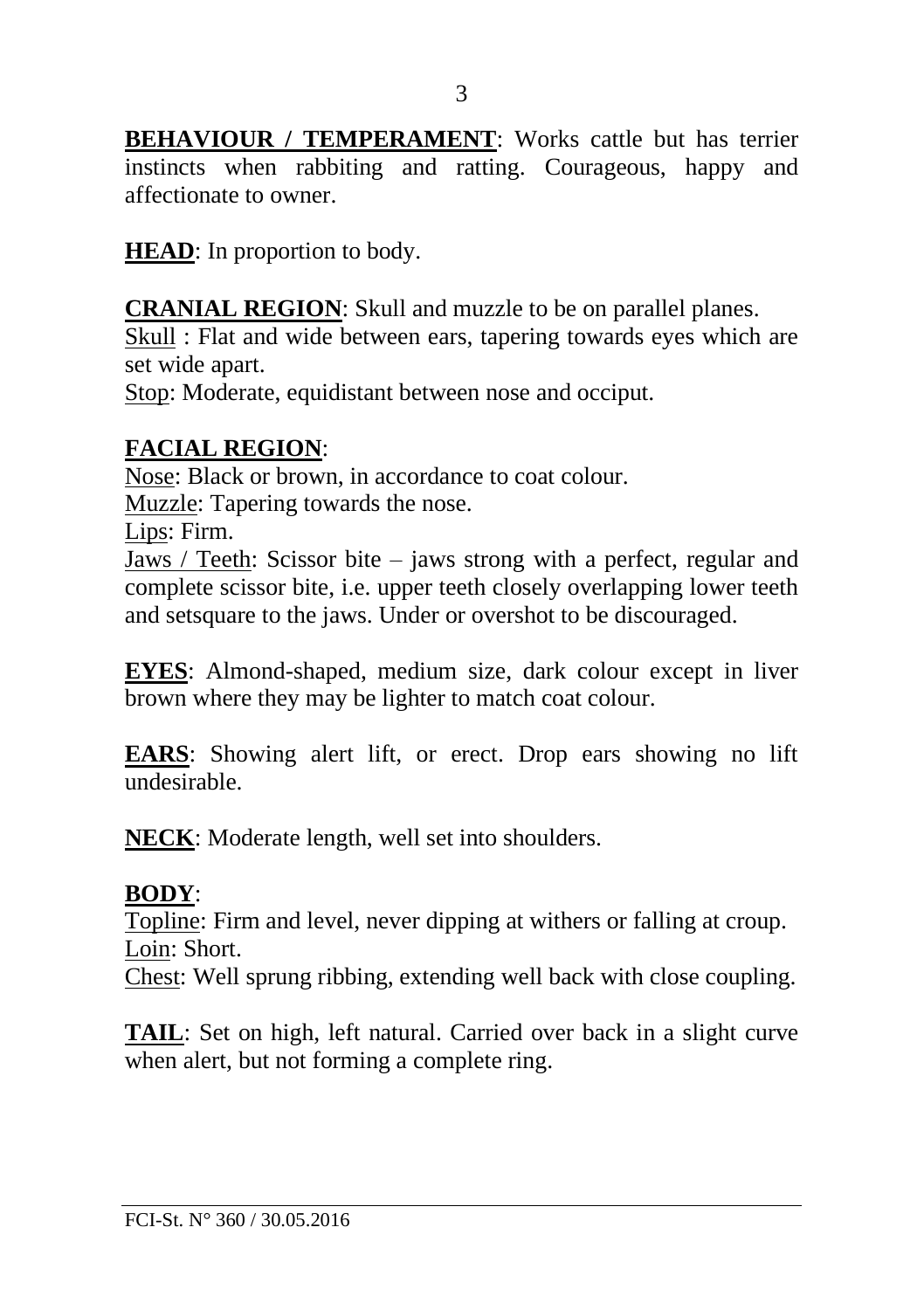## **LIMBS**

FOREQUARTERS: Shoulder: Well laid. Elbow: Firm against ribs. Forearm: Amply boned. Metacarpus (Pastern): Pasterns allow feet to turn slightly outwards, but not enough to cause weakness or affect freedom of movement. Forefeet: Small, firm and well padded.

#### HINDQUARTERS:

General appearance: Muscular. From rear should be parallel, when moving or standing. Stifle (Knee): Well turned.

Hock joint : Well let down.

Metatarsus (Rear pastern) : Never bandy or cow hocked.

Hind feet: Small, firm and well padded.

**GAIT/ MOVEMENT**: Smart and brisk. Natural, free movement.

## **COAT**

Hair: Fine undercoat is covered throughout by weather resistant, short, thick, hard, flat topcoat. Topcoat is slightly longer on neck. Undercoat should not show through topcoat nor allow any longer hair at the mane to stand off. Long, or excessively wavy coat is highly undesirable.

Colour: Black and tan or liver brown and tan with pigment to tone with coat colour, with rich tan spots on cheeks and often above eyes. Rich tan on muzzle and chest and from knees downwards, inside hind legs and under tail. A distinct black or liver mark (thumb mark), according to coat colour, immediately above front feet is desirable. Richness of tan may fade with age. White to be discouraged. A small white spot on fore-chest -although permissible is undesirable.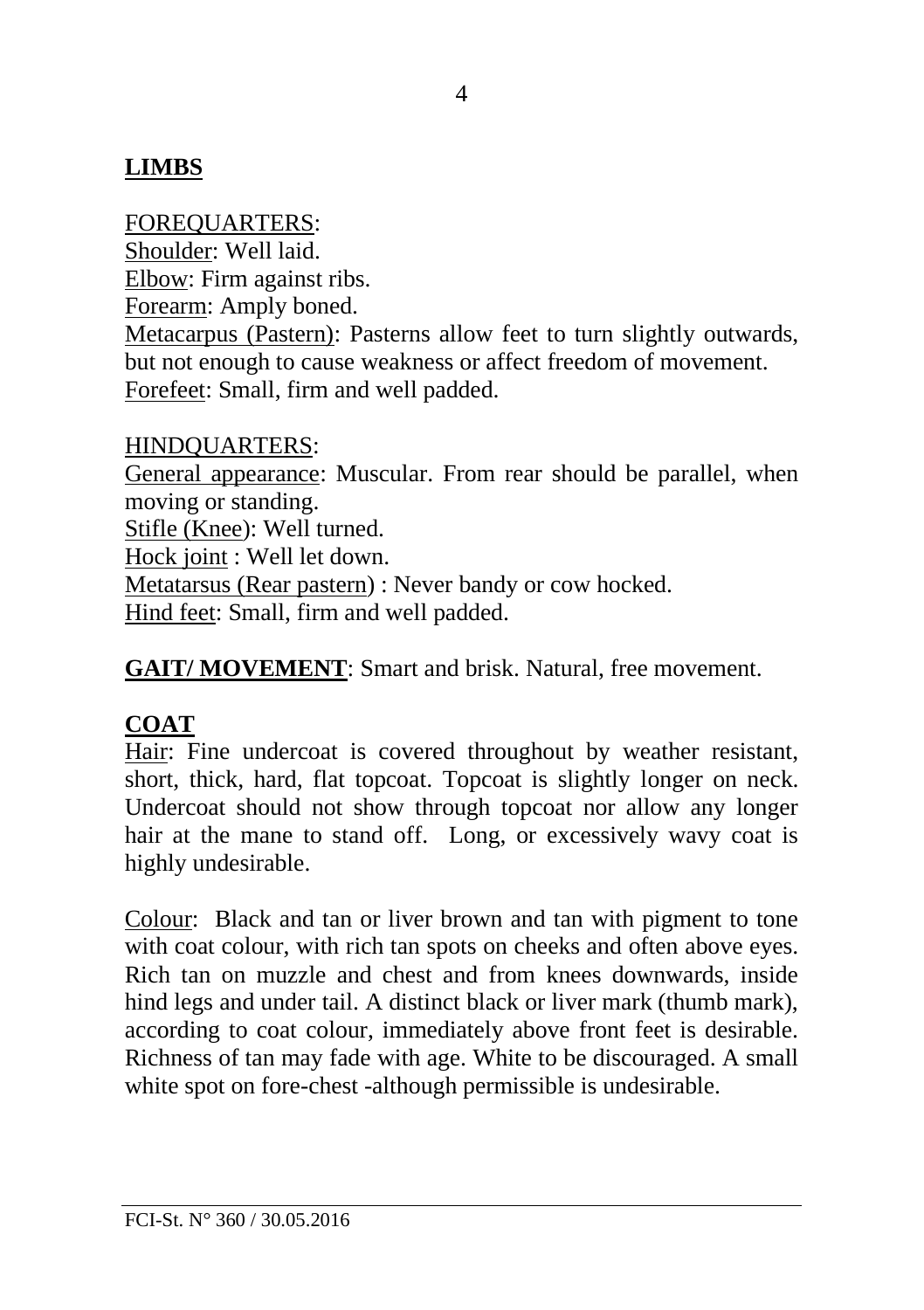### **SIZE AND WEIGHT**:

Height at the withers: Ideal: Males 30 cm, females 25 cm.

**FAULTS**: Any departure from the foregoing points should be considered a fault and the seriousness with which the fault should be regarded should be in exact proportion to its degree and its effect upon the health and welfare of the dog and on the dog's ability to perform its traditional work.

## **DISQUALIFYING FAULTS**:

- Aggressive or overly shy dogs.
- Any dog clearly showing physical or behavioural abnormalities.

## **N.B.**:

- Male animals must have two apparently normal testicles fully descended into the scrotum.
- Only functionally and clinically healthy dogs, with breed typical conformation, should be used for breeding.